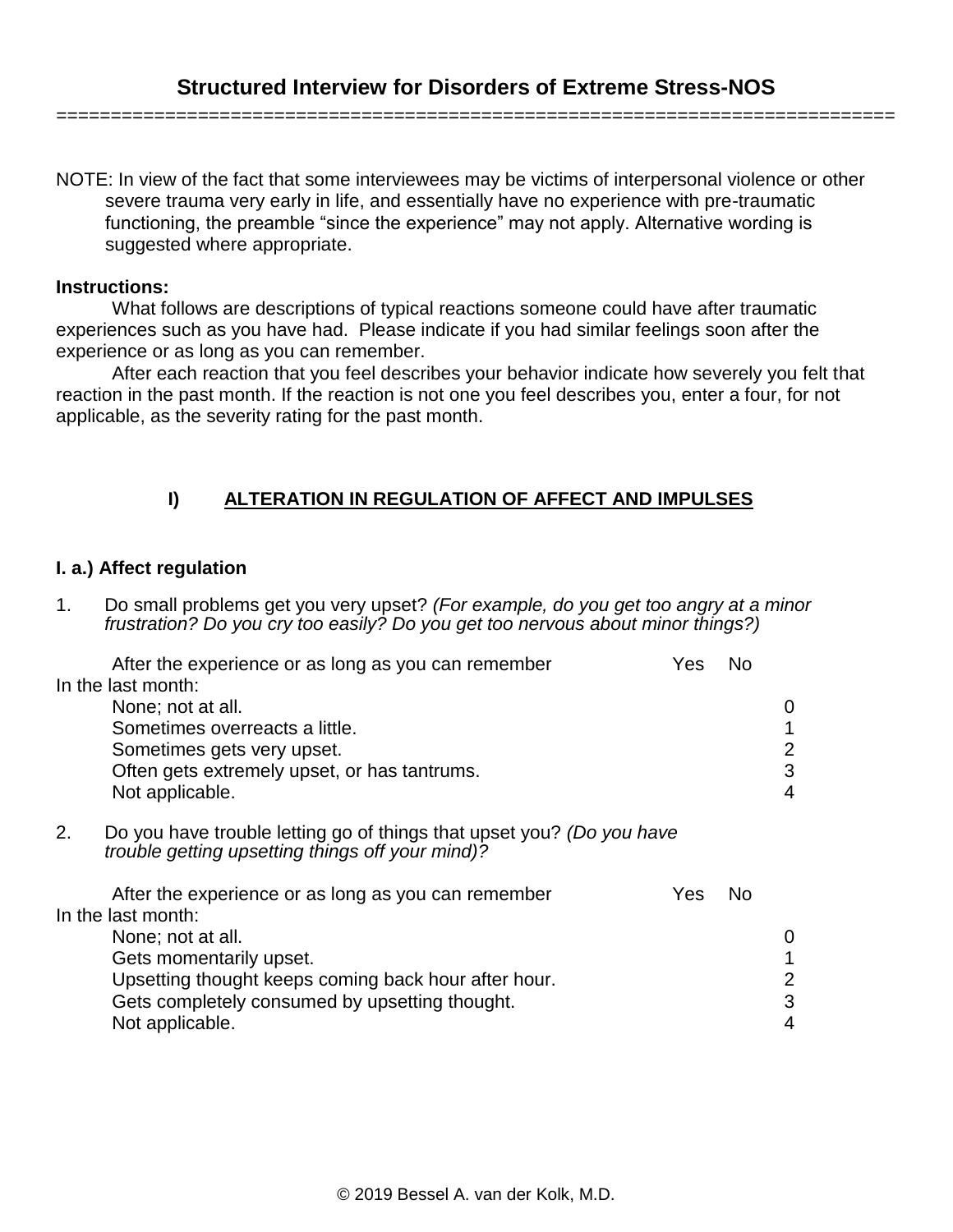| 3. | When you feel upset, do you have trouble finding ways of calming yourself<br>down? (Does playing music, going out with friends, or sports help? How<br>do you get yourself back on track?) |            |          |  |  |  |
|----|--------------------------------------------------------------------------------------------------------------------------------------------------------------------------------------------|------------|----------|--|--|--|
|    | After the experience or as long as you can remember<br>In the last month:                                                                                                                  | No<br>Yes. |          |  |  |  |
|    | None; not at all                                                                                                                                                                           |            | $\Omega$ |  |  |  |
|    | Needs to make special efforts to calm down                                                                                                                                                 |            |          |  |  |  |
|    | (e.g. talking, sports, listening to music )                                                                                                                                                |            | 1        |  |  |  |

|                 |  |                                       | Needs to stop everything and focus all energy on calming down. |                                                                                 |                          |
|-----------------|--|---------------------------------------|----------------------------------------------------------------|---------------------------------------------------------------------------------|--------------------------|
|                 |  |                                       |                                                                | Needs to resort to extreme measures, like getting drunk, taking drugs, or doing | - 3                      |
|                 |  | other harmful things to his/her body. |                                                                |                                                                                 |                          |
| Not applicable. |  |                                       |                                                                |                                                                                 | $\boldsymbol{\varDelta}$ |

# **I. b.) Modulation of anger**

4. Do you feel angry a lot of the time?

| After the experience or as long as you can remember    | Yes | N <sub>0</sub> |   |
|--------------------------------------------------------|-----|----------------|---|
| In the last month:                                     |     |                |   |
| None; not at all.                                      |     |                | 0 |
| Feels quite angry but able to shift to other matters.  |     |                | 1 |
| Anger interferes with paying attention to daily tasks. |     |                | 2 |
| Anger dominates my daily life.                         |     |                | 3 |
| Not applicable.                                        |     |                | 4 |

5. Do you have thoughts or images of hurting somebody else? *(Tell me more about that.)*

| After the experience or as long as you can remember | Yes | N <sub>0</sub> |   |
|-----------------------------------------------------|-----|----------------|---|
| In the last month:                                  |     |                |   |
| None; not at all.                                   |     |                | 0 |
| Yes, fleeting thoughts.                             |     |                |   |
| Thinks about hurting people every day.              |     |                | 2 |
| Can't stop thinking about hurting people.           |     |                | 3 |
| Not applicable.                                     |     |                | 4 |

6. Do you have trouble controlling your anger? *(What happens? What do you do? How often?)*

| After the experience or as long as you can remember | Yes | No |                |
|-----------------------------------------------------|-----|----|----------------|
| In the last month:                                  |     |    |                |
| None; not at all.                                   |     |    | 0              |
| Snaps at people.                                    |     |    |                |
| Yells or throw things.                              |     |    | $\overline{2}$ |
| Attack people physically.                           |     |    | 3              |
| Not applicable.                                     |     |    | 4              |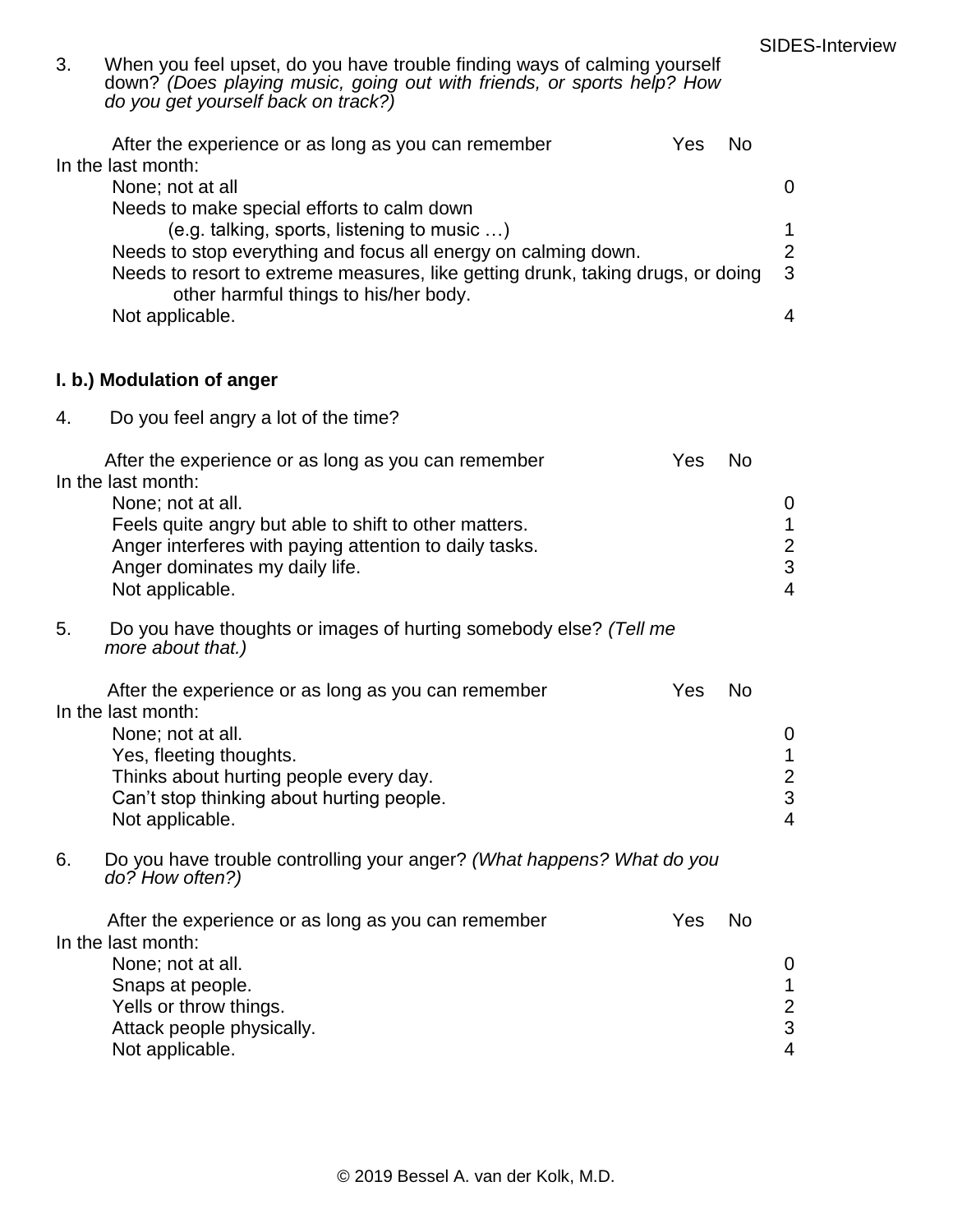| 7. | Are you so worried about showing your anger that you make sure not to<br>show any feelings at all?                                                                                                                                                                                                                                                                                                      |     |                |                                                                |
|----|---------------------------------------------------------------------------------------------------------------------------------------------------------------------------------------------------------------------------------------------------------------------------------------------------------------------------------------------------------------------------------------------------------|-----|----------------|----------------------------------------------------------------|
|    | After the experience or as long as you can remember<br>In the last month:<br>None; not at all.<br>Has trouble confronting someone when angry.<br>Never confronts the person he/she is angry at.<br>Never shows anger in words or actions.<br>Not applicable.                                                                                                                                            | Yes | N <sub>o</sub> | $\mathbf 0$<br>$\mathbf{1}$<br>$\frac{2}{3}$<br>$\overline{4}$ |
|    | <b>I. c.) Self-destructive</b> (since the experience or as long as you can remember)                                                                                                                                                                                                                                                                                                                    |     |                |                                                                |
| 8. | Have you been in accidents or near accidents lately? (What about little<br>accidents at home, in the kitchen, car scrapes?)                                                                                                                                                                                                                                                                             |     |                |                                                                |
|    | After the experience or as long as you can remember<br>In the last month:<br>None; not at all.<br>Occasional accidents causing harm or pain but not requiring medical attention.<br>One accident or episode requiring medical attention.<br>More than one serious accident or episode requiring medical attention.<br>Not applicable.                                                                   | Yes | <b>No</b>      | $\mathbf 0$<br>1<br>$\overline{c}$<br>3<br>$\overline{4}$      |
|    | 9. Do you find yourself careless about making sure that you are safe? (Like<br>being around unsafe places and people? Not locking doors?)                                                                                                                                                                                                                                                               |     |                |                                                                |
|    | After the experience or as long as you can remember<br>In the last month:<br>None; not at all.<br>Tends not to think about the risks involved in relationships or situations.<br>Takes undue risks regarding the people he/she is with or places he/she visits.<br>Keeps company with people who can be dangerous; doesn't take measures<br>to protect self in dangerous situations.<br>Not applicable. | Yes | <b>No</b>      | $\mathbf 0$<br>1<br>$\overline{2}$<br>3<br>4                   |
| 10 | Have you deliberately tried to hurt yourself lately? (Like burning or cutting<br>yourself?)                                                                                                                                                                                                                                                                                                             |     |                |                                                                |
|    | After the experience or as long as you can remember<br>In the last month:<br>None; not at all.<br>Hits or kicks objects.<br>Hurts self deliberately (pinching, scratching, hitting, banging).<br>Hurts self deliberately in ways that cause serious physical damage.<br>Not applicable.                                                                                                                 | Yes | N <sub>o</sub> | $\mathbf 0$<br>$\mathbf{1}$<br>$\frac{2}{3}$<br>4              |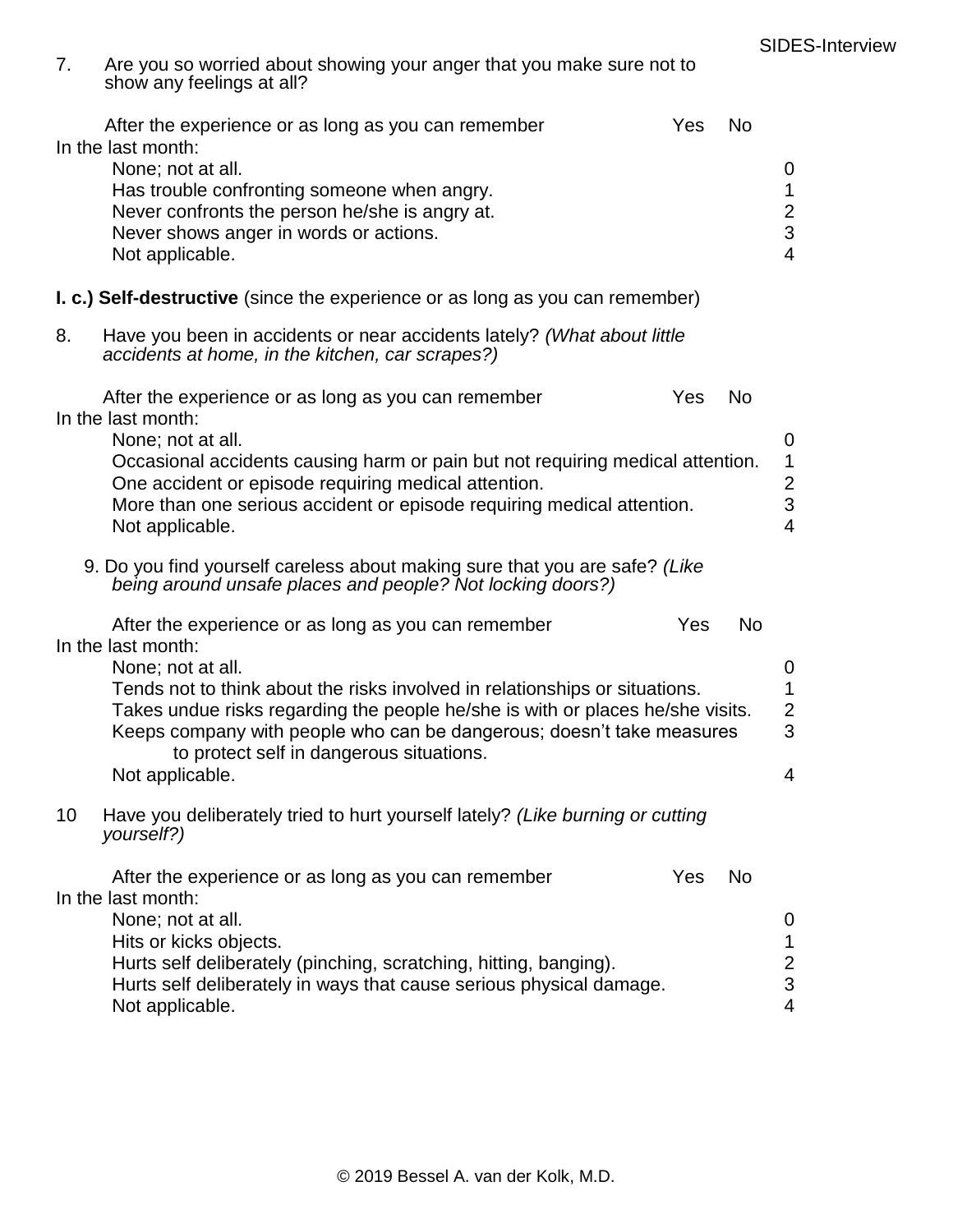# **I. d.) Suicidal preoccupation** (since the experience or as long as you can remember)

11. Have you thought about killing yourself recently? *(What do you think off doing? How often is it on your mind? Have you tried to kill yourself?) (If yes, How?)*

| After the experience or as long as you can remember      | Yes. | No. |   |
|----------------------------------------------------------|------|-----|---|
| In the last month:                                       |      |     |   |
| None; not at all.                                        |      |     |   |
| Is preoccupied, but had no plan.                         |      |     |   |
| Made gestures or was chronically preoccupied with plans. |      |     | ◠ |
| Made one or more serious suicide attempts.               |      |     | 3 |
| Not applicable.                                          |      |     |   |

**I. e.) Difficulty modulating sexual involvement preoccupation** (since the experience or as long as you can remember)

| 12. | Do you make active efforts to keep yourself from thinking about sex? |  |  |  |  |
|-----|----------------------------------------------------------------------|--|--|--|--|
|     |                                                                      |  |  |  |  |

| After the experience or as long as you can remember | Yes | N٥ |   |
|-----------------------------------------------------|-----|----|---|
| In the last month:                                  |     |    |   |
| None; not at all.                                   |     |    | 0 |
| Tries not to think about sex.                       |     |    |   |
| Works very hard not to think about sex.             |     |    | 2 |
| Won't tolerate any thoughts about sex.              |     |    | 3 |
| Not applicable.                                     |     |    | 4 |

13. Does it bother you to be touched in general? *(What is that like?)*

| After the experience or as long as you can remember | Yes | Nο |   |
|-----------------------------------------------------|-----|----|---|
| In the last month:                                  |     |    |   |
| None; not at all.                                   |     |    | 0 |
| Sometimes.                                          |     |    |   |
| Often or regularly.                                 |     |    | 2 |
| Simply cannot stand it.                             |     |    | 3 |
| Not applicable.                                     |     |    | Δ |

14. Does it bother you to be touched in a sexual way?

| After the experience or as long as you can remember | Yes | No |   |
|-----------------------------------------------------|-----|----|---|
| In the last month:                                  |     |    |   |
| None; not at all.                                   |     |    | 0 |
| Sometimes.                                          |     |    |   |
| Often or regularly.                                 |     |    | 2 |
| Simply cannot stand it.                             |     |    | 3 |
| Not applicable.                                     |     |    | 4 |
|                                                     |     |    |   |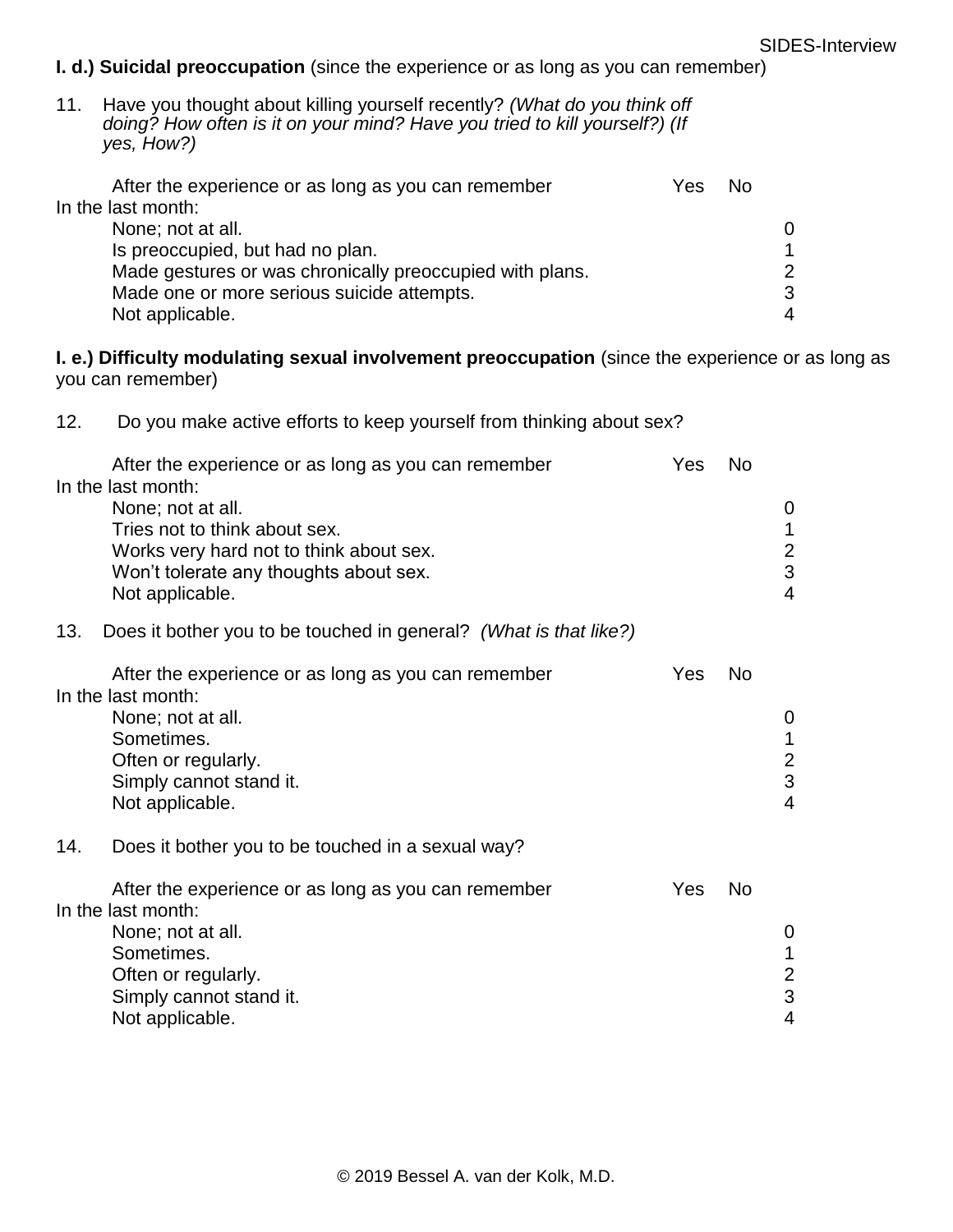15. Do you actively avoid sexual activity? *(Do you currently have a sexual partner?)*

|     | After the experience or as long as you can remember                                                                                                                                                                                                                                                         | Yes | <b>No</b> |                                                                |
|-----|-------------------------------------------------------------------------------------------------------------------------------------------------------------------------------------------------------------------------------------------------------------------------------------------------------------|-----|-----------|----------------------------------------------------------------|
|     | In the last month:<br>None; not at all.<br>Makes excuses to avoid sex.<br>Tries not to have sex.<br>Does not have sex.<br>Not applicable.                                                                                                                                                                   |     |           | $\mathbf 0$<br>$\mathbf{1}$<br>$\frac{2}{3}$<br>$\overline{4}$ |
| 16. | Do you find yourself thinking about sex more than you want to? (How does<br>that affect your life)?                                                                                                                                                                                                         |     |           |                                                                |
|     | After the experience or as long as you can remember<br>In the last month:<br>None; not at all.<br>Thinks about it too much.<br>Sex distracts him/her from other activities.<br>Is obsessed with it.<br>Not applicable.                                                                                      | Yes | <b>No</b> | 0<br>1<br>$\frac{2}{3}$<br>$\overline{4}$                      |
| 17. | Do you feel like you have to engage in sexual activities without really<br>feeling you have a choice about it?                                                                                                                                                                                              |     |           |                                                                |
|     | After the experience or as long as you can remember<br>In the last month:<br>None; not at all.<br>Internal compulsion, but does not act on it.<br>Internal compulsion, but can usually stop self.<br>Engages in sexual activities due to an uncontrollable urge at least once a month. 3<br>Not applicable. | Yes | <b>No</b> | 0<br>1<br>$\overline{2}$<br>4                                  |
| 18. | Are you active sexually in ways that you know put you in danger? (Like<br>having sex with people you don't know very well, or unprotected sex)?                                                                                                                                                             |     |           |                                                                |
|     | After the experience or as long as you can remember<br>In the last month:<br>None; not at all.<br>Has been careless before.<br>Has talked self into ignoring the danger or only sees the danger in looking back.<br>Knowingly puts self in danger.<br>Not applicable.                                       | Yes | <b>No</b> | 0<br>1<br>$\overline{2}$<br>3<br>4                             |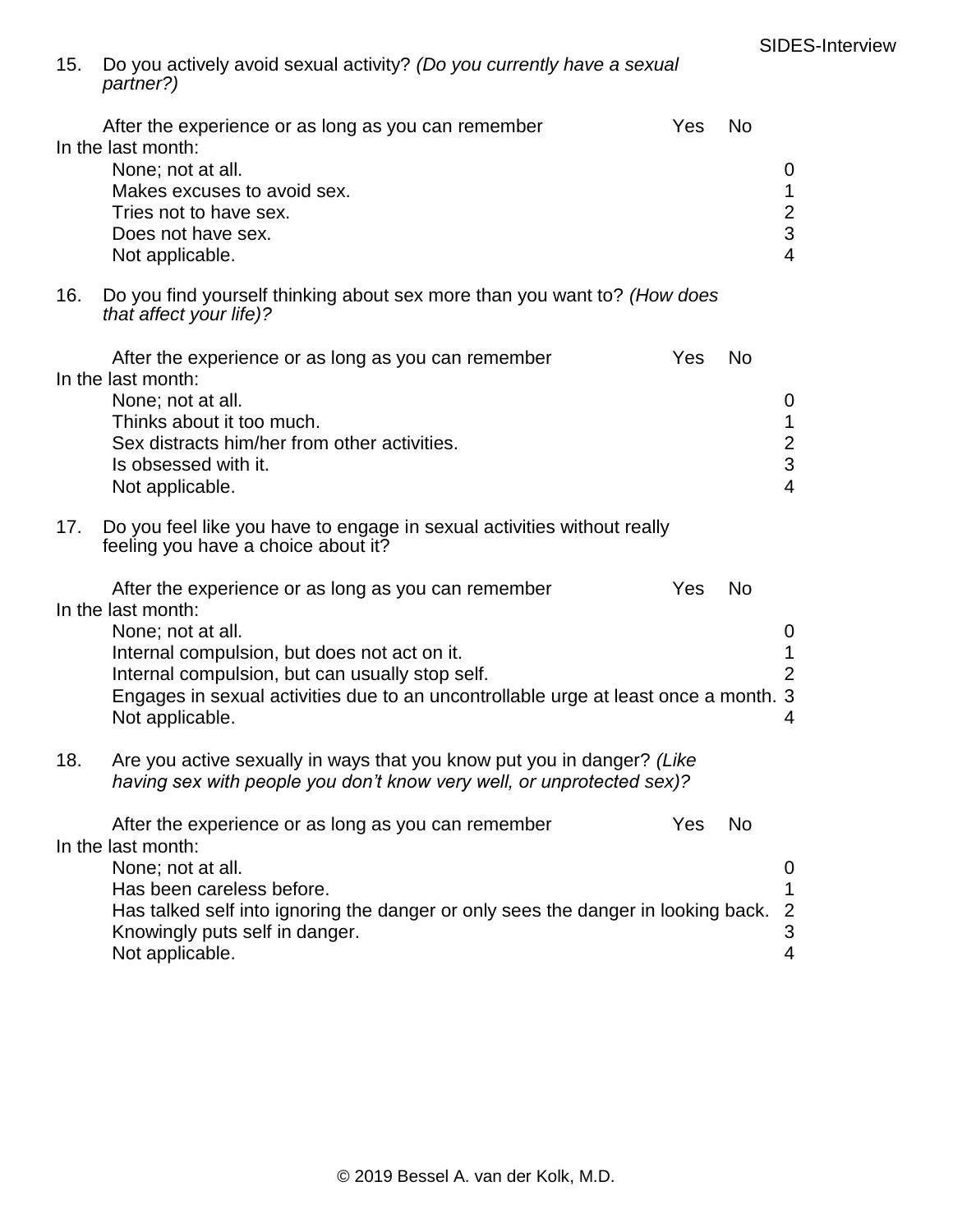#### **I. f.) Excessive risk taking** (since the experience or as long as you can remember)

19. Have you recently exposed yourself to situations that might be dangerous? *(e.g., getting involved with people who might hurt you, going to places that are not safe, or driving too fast)*

| Yes | Nο |                                                                                     |
|-----|----|-------------------------------------------------------------------------------------|
|     |    |                                                                                     |
|     |    | ∩                                                                                   |
|     |    |                                                                                     |
|     |    |                                                                                     |
|     |    | 3                                                                                   |
|     |    |                                                                                     |
|     |    | Has talked self into ignoring the danger or only sees the danger in looking back. 2 |

#### **II) ALTERATIONS IN ATTENTION OR CONSCIOUSNESS**

**II. a.) Amnesia** (since the experience or as long as you can remember)

20. When you look back over your life, do you have any gaps in your memory? *(Note: This question is asking about lack of memories after the age of 2 years old).*

| After the experience or as long as you can remember   | Yes | No. |                |
|-------------------------------------------------------|-----|-----|----------------|
| In the last month:                                    |     |     |                |
| None; not at all.                                     |     |     | 0              |
| A few memory lapses.                                  |     |     |                |
| Important gaps in memory; or missing periods of life. |     |     | $\mathcal{P}$  |
| No memory for months, or years of life.               |     |     | 3              |
| Not applicable.                                       |     |     | $\overline{4}$ |

**II. b.) Transient dissociative episodes and depersonalization** (since the experience or as long as you can remember)

21. Do you have difficulty keeping track of time in your daily life? *(Do you find yourself in places without knowing how you got* there? *Can you give examples?)*

| After the experience or as long as you can remember      | Yes. | N٥ |                |
|----------------------------------------------------------|------|----|----------------|
| In the last month:                                       |      |    |                |
| None; not at all.                                        |      |    | $\Omega$       |
| Some difficulty making or keeping to schedules.          |      |    |                |
| Regularly shows up in the wrong place at the wrong time. |      |    | $\overline{2}$ |
| Is not able to keep track of daily life.                 |      |    | 3              |
| Not applicable.                                          |      |    | 4              |
|                                                          |      |    |                |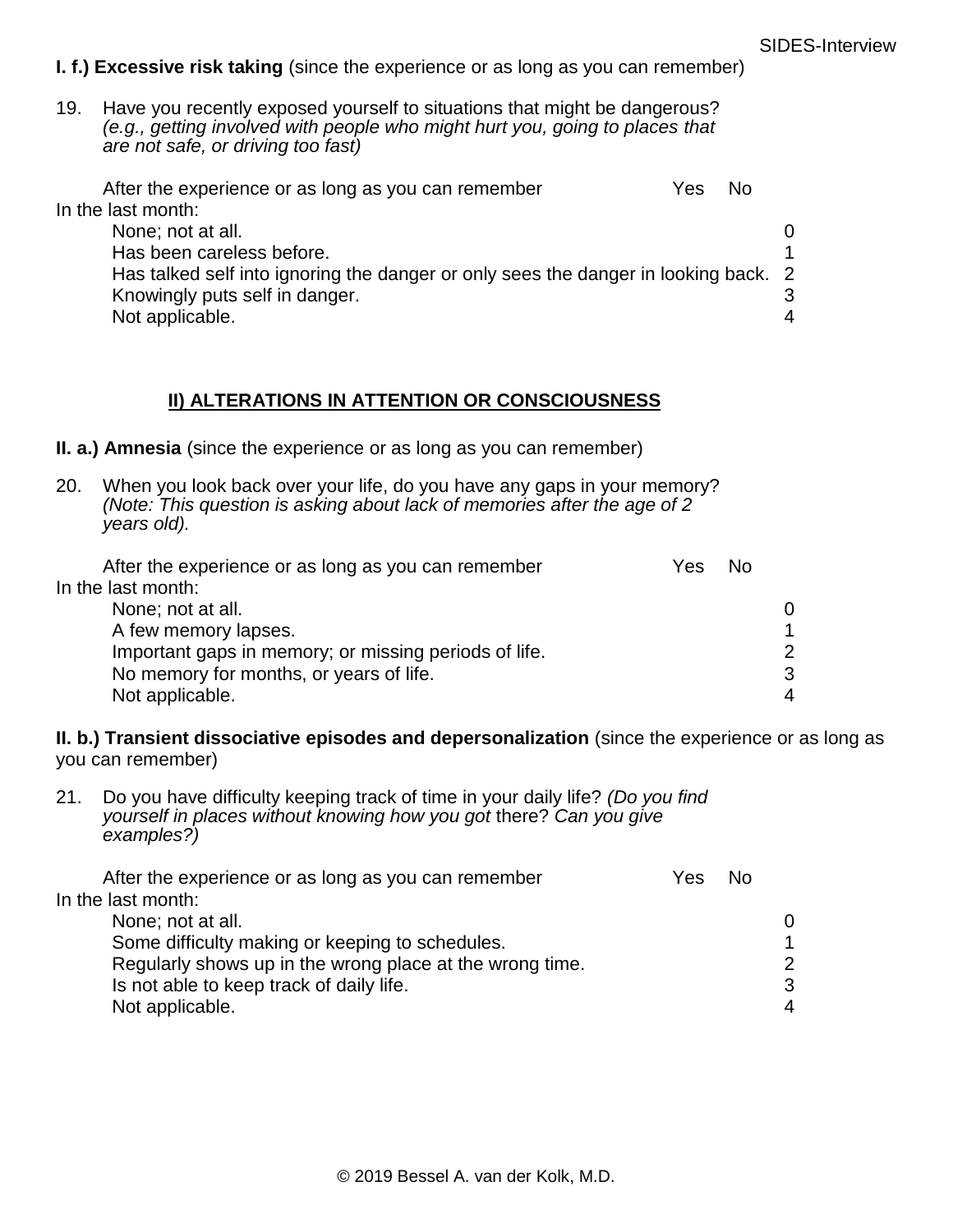| 22. Do you space out when you feel frightened or under stress. (What is that |  |
|------------------------------------------------------------------------------|--|
| like?)                                                                       |  |

|     | After the experience or as long as you can remember<br>In the last month:<br>None; not at all.<br>Stops paying attention.<br>Retreats into own world and stops letting other people in.<br>Feelings of ceasing to exist.<br>Not applicable.                                                          | Yes | <b>No</b> | 0<br>1<br>$\frac{2}{3}$<br>$\overline{4}$                 |
|-----|------------------------------------------------------------------------------------------------------------------------------------------------------------------------------------------------------------------------------------------------------------------------------------------------------|-----|-----------|-----------------------------------------------------------|
| 23. | Other than when you use drugs or alcohol, do you sometimes feel so<br>unreal that it is as if you were living in a dream, or not really there, or<br>behind a "glass wall?"                                                                                                                          |     |           |                                                           |
|     | After the experience or as long as you can remember<br>In the last month:<br>None; not at all.<br>Feels unreal at times but can easily be brought back out of it.<br>Feels very unreal and has difficulty getting back.<br>Regularly feel totally disconnected from surroundings.<br>Not applicable. | Yes | <b>No</b> | $\mathbf 0$<br>1<br>$\overline{c}$<br>3<br>$\overline{4}$ |
| 24. | Do you sometimes feel like there are two or more totally different people<br>living inside yourself who control how you behave at different times?                                                                                                                                                   |     |           |                                                           |
|     | After the experience or as long as you can remember<br>In the last month:<br>None; not at all.<br>Feels and acts very differently in different settings.<br>Different parts are in competition to control behavior.<br>Separate parts take control at different times.<br>Not applicable.            | Yes | <b>No</b> | $\mathbf 0$<br>1<br>$\overline{c}$<br>3<br>$\overline{4}$ |

#### **III) ALTERATION IN SELF-PERCEPTION**

#### **III. a.) Ineffectiveness**

25. Do you have the feeling that you basically have no influence or control over what happens to you in your life? *(Do you act on that feeling by neglecting your daily chores, like paying bills, paying attention to the kids, driving?)*

| After the experience or as long as you can remember                     | Yes | N٥ |                          |
|-------------------------------------------------------------------------|-----|----|--------------------------|
| In the last month:                                                      |     |    |                          |
| None; not at all.                                                       |     |    | 0                        |
| Doesn't take initiative in routine activities.                          |     |    |                          |
| Doesn't keep appointments, go out, return phone                         |     |    | 2                        |
| calls, take care of self (e.g. my personal hygiene, shopping, eating.). |     |    |                          |
| Doesn't take care of anything at all.                                   |     |    | 3                        |
| Not applicable.                                                         |     |    | $\boldsymbol{\varDelta}$ |
|                                                                         |     |    |                          |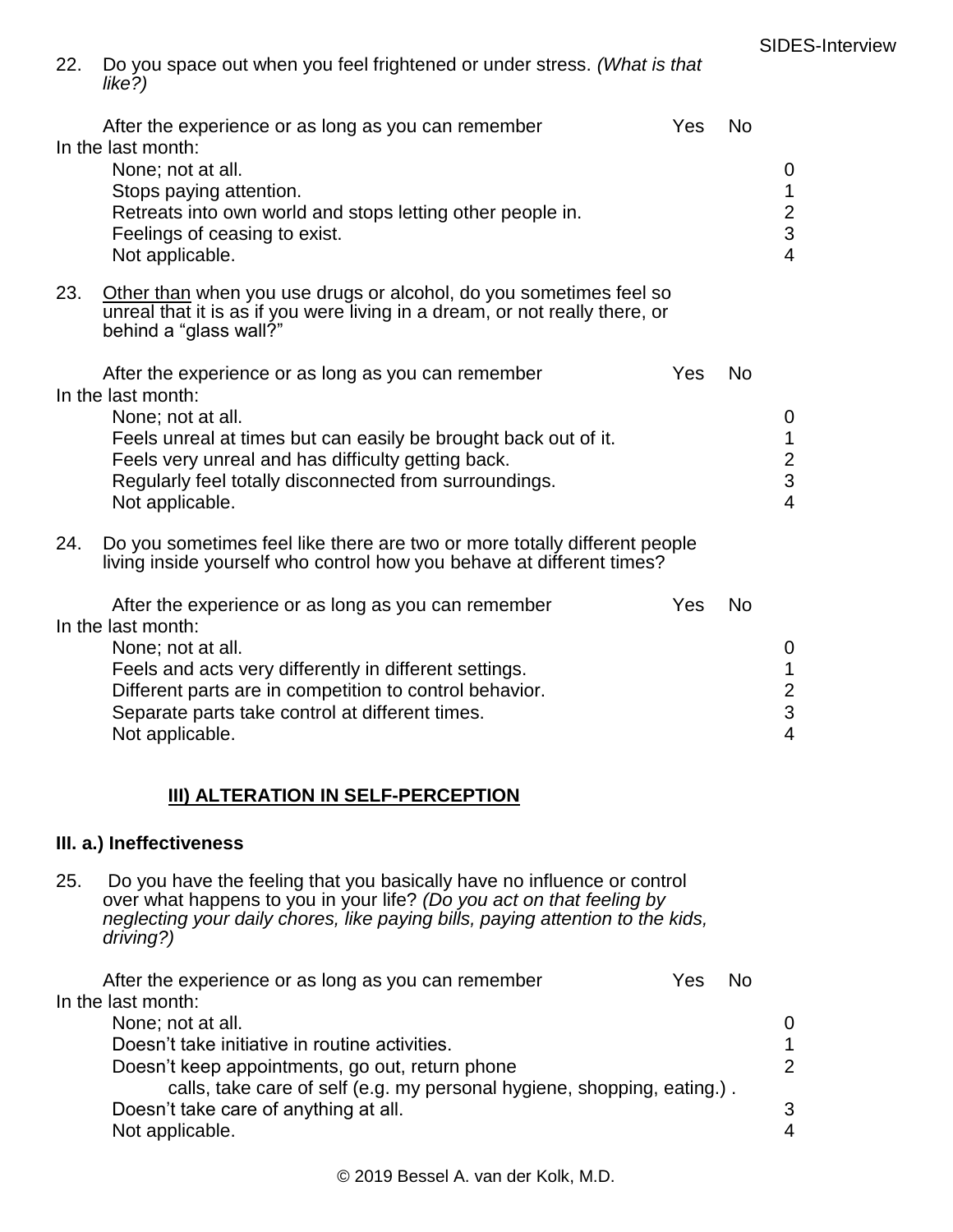#### **III. b.) Permanent damage**

26. Do you feel that you have something wrong with you that can never be fixed? *(Tell me about it.)*

|     | After the experience or as long as you can remember<br>In the last month:<br>None; not at all.<br>Feels like one of the walking wounded.<br>Some parts feel damaged but some parts function.<br>Feels like a permanently damaged person.<br>Not applicable. | Yes | <b>No</b> | $\mathbf 0$<br>$\mathbf{1}$<br>$\frac{2}{3}$<br>$\overline{4}$ |
|-----|-------------------------------------------------------------------------------------------------------------------------------------------------------------------------------------------------------------------------------------------------------------|-----|-----------|----------------------------------------------------------------|
|     | III. c.) Guilt and responsibility                                                                                                                                                                                                                           |     |           |                                                                |
| 27. | Do you always feel guilty about all sorts of things?                                                                                                                                                                                                        |     |           |                                                                |
|     | After the experience or as long as you can remember<br>In the last month:                                                                                                                                                                                   | Yes | <b>No</b> |                                                                |
|     | None; not at all.<br>Feels more responsible than necessary for things that go wrong.<br>Blames self for things that go wrong even when he/she                                                                                                               |     |           | $\boldsymbol{0}$<br>$\mathbf{1}$                               |
|     | had nothing to do with them.<br>Blames and punishes self for whatever goes wrong, even when he/she has                                                                                                                                                      |     |           | $\overline{2}$<br>3                                            |
|     | nothing to do with it.<br>Not applicable.                                                                                                                                                                                                                   |     |           | $\overline{4}$                                                 |
|     | III. d.) Shame                                                                                                                                                                                                                                              |     |           |                                                                |
| 28. | Are you too ashamed of yourself to let people get to know you? (How far<br>do you go to hide from others? Do you avoid talking to people? Make up a<br>cover story?)                                                                                        |     |           |                                                                |
|     | After the experience or as long as you can remember<br>In the last month:<br>None; not at all.                                                                                                                                                              | Yes | <b>No</b> | $\mathbf 0$                                                    |
|     | Makes up stories to hide things that shame him/her.<br>Avoids revealing true self to most people for fear that they'll get to know him/her. 2<br>Avoids revealing true self to anyone to make sure they won't find out who he/she 3                         |     |           | 1                                                              |
|     | really is.<br>Not applicable.                                                                                                                                                                                                                               |     |           | 4                                                              |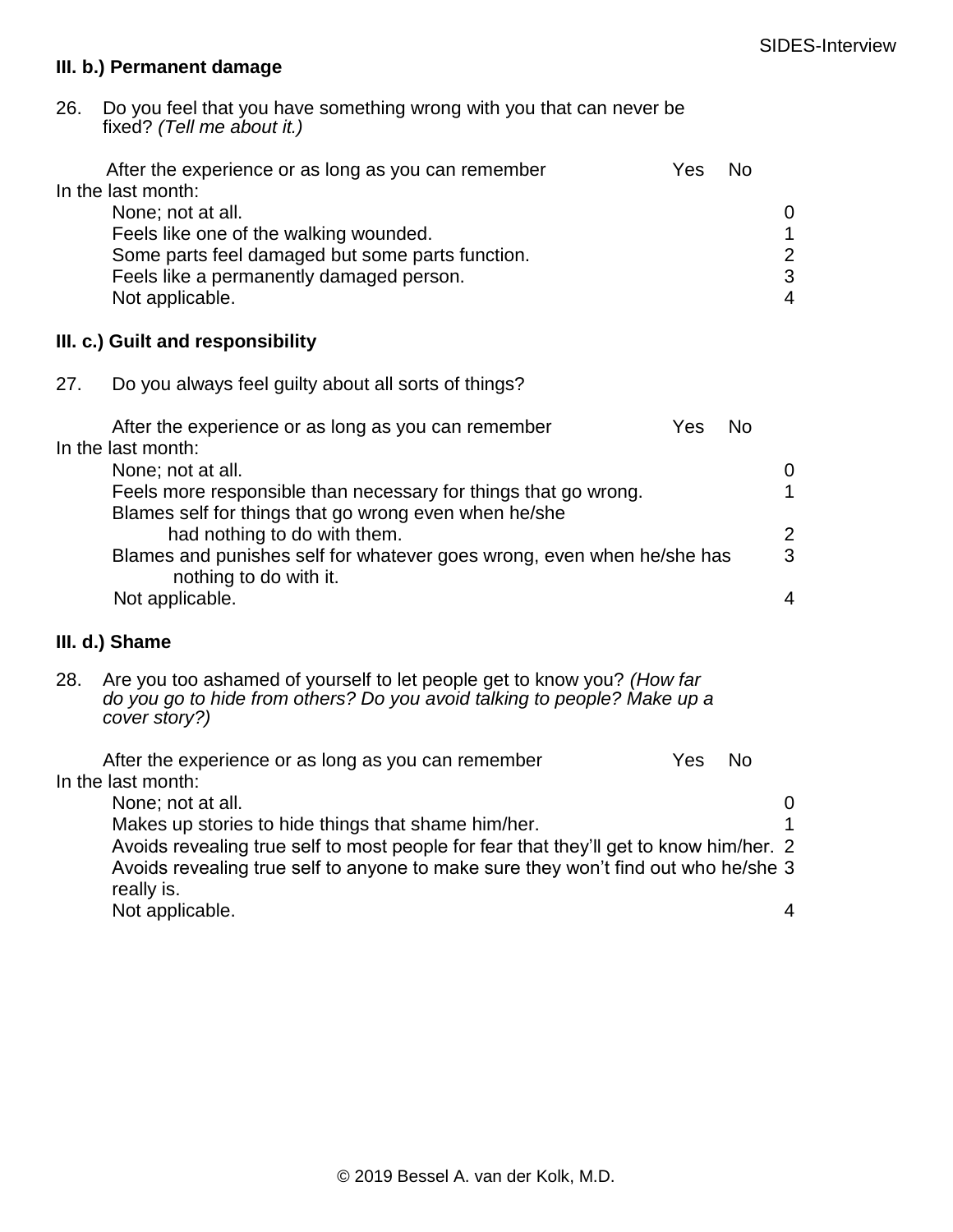#### **III. e.) Nobody can understand**

29. Do you feel set apart and very different from other people?

|                                                                                                                                                                                                | After the experience or as long as you can remember<br>In the last month:<br>None; not at all.<br>Feels quite different from people around him/her.<br>Feels different from others as well as distant, estranged, or alienated from them.<br>Feels like he/she is from another planet and doesn't belong anywhere.<br>Not applicable. | Yes | No.       | 0<br>2<br>3<br>4 |
|------------------------------------------------------------------------------------------------------------------------------------------------------------------------------------------------|---------------------------------------------------------------------------------------------------------------------------------------------------------------------------------------------------------------------------------------------------------------------------------------------------------------------------------------|-----|-----------|------------------|
|                                                                                                                                                                                                | III. f.) Minimizing                                                                                                                                                                                                                                                                                                                   |     |           |                  |
| 30.                                                                                                                                                                                            | Are there ever times that other people are more worried about you than<br>you are? (Do you ever put yourself in situations that you feel okay about<br>but other people think of as dangerous?)                                                                                                                                       |     |           |                  |
|                                                                                                                                                                                                | After the experience or as long as you can remember                                                                                                                                                                                                                                                                                   | Yes | <b>No</b> |                  |
| In the last month:<br>None; not at all.<br>Potential of harm (e.g. not wearing safety belt, driving while under the influence). 1<br>Potential higher probability (e.g. not taking medication, |                                                                                                                                                                                                                                                                                                                                       |     |           | O                |
|                                                                                                                                                                                                | driving drunk, prostitution)                                                                                                                                                                                                                                                                                                          |     |           |                  |
|                                                                                                                                                                                                | Severe injurious behavior.                                                                                                                                                                                                                                                                                                            |     |           | 3                |
|                                                                                                                                                                                                | Not applicable.                                                                                                                                                                                                                                                                                                                       |     |           | 4                |

# **IV) ALTERATIONS IN RELATIONS WITH OTHERS**

#### **IV. a.) Inability to trust**

31. Do you have trouble trusting other people? *(Can you give me some examples?)*

| After the experience or as long as you can remember                      | Yes | N <sub>0</sub> |                       |
|--------------------------------------------------------------------------|-----|----------------|-----------------------|
| In the last month:                                                       |     |                |                       |
| None; not at all.                                                        |     |                | $\Omega$              |
| Is guarded and suspicious of people's motives.                           |     |                |                       |
| Will lower guard only after people prove themselves over and over again. |     |                | $\overline{2}$        |
| Doesn't trust anybody.                                                   |     |                | 3                     |
| Not applicable.                                                          |     |                | $\boldsymbol{\Delta}$ |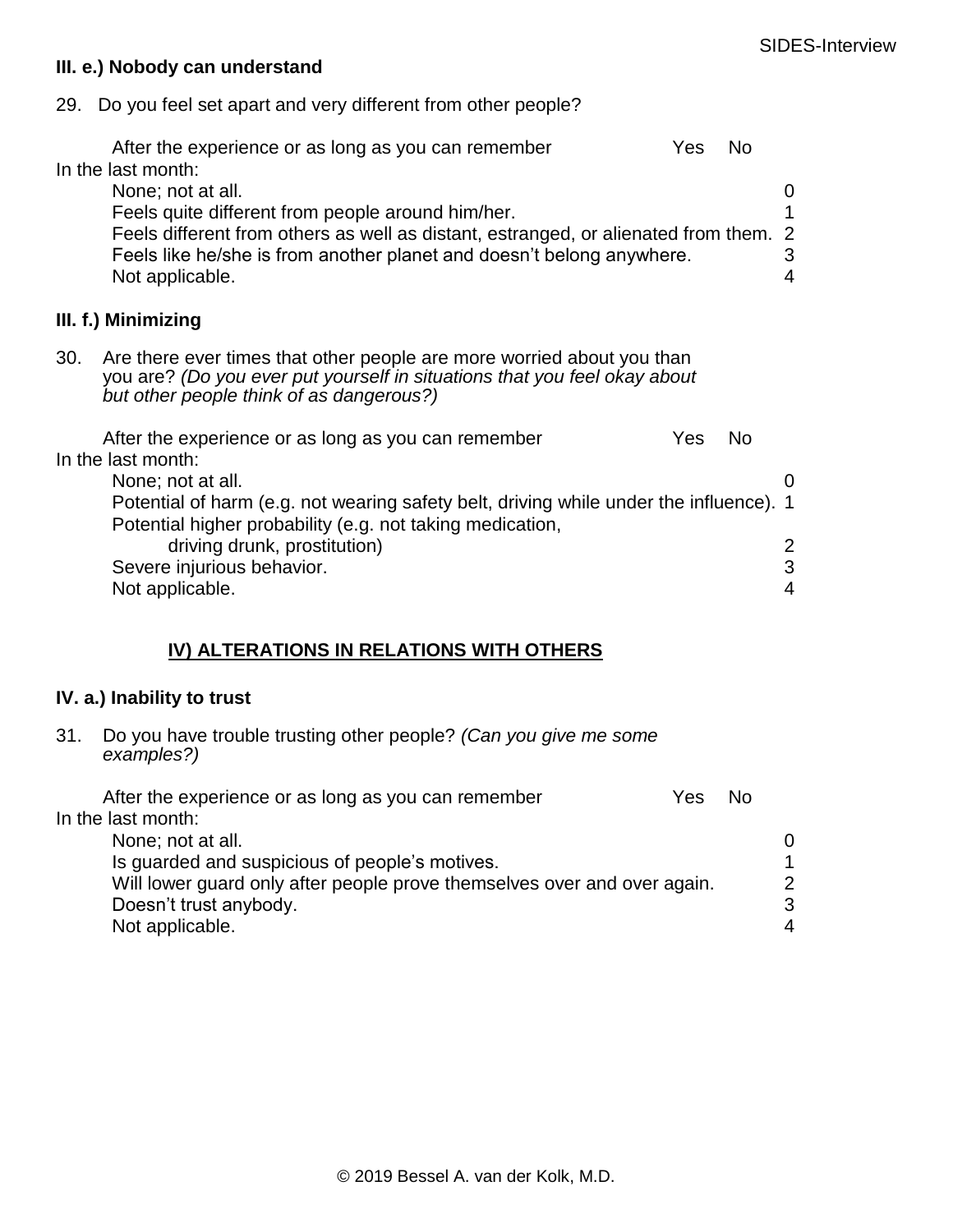| 32. Do you avoid spending time with other people? (Can you estimate how |
|-------------------------------------------------------------------------|
| many hours a week of free time you spend with others)? (Compared to     |
| before?)                                                                |

|     | After the experience or as long as you can remember<br>In the last month:                                                                                                                                                    | <b>Yes</b> | <b>No</b> |                     |
|-----|------------------------------------------------------------------------------------------------------------------------------------------------------------------------------------------------------------------------------|------------|-----------|---------------------|
|     | None; not at all.<br>Arranges to have lots of time to her/himself.<br>Does not initiate contact with others. (do not make phone calls, write letters).<br>Does not return phone calls, reply to letters, stops conversations |            |           | 2                   |
|     | as soon as possible.<br>Not applicable.                                                                                                                                                                                      |            |           | 3<br>4              |
| 33. | When you have problems <i>(arguments or conflicts)</i> with other people, how<br>do you work them out?                                                                                                                       |            |           |                     |
|     | After the experience or as long as you can remember<br>In the last month:                                                                                                                                                    | Yes        | <b>No</b> |                     |
|     | None; not at all.                                                                                                                                                                                                            |            |           | $\Omega$            |
|     | Is quiet or avoids situations that give rise to conflict, or is easily hurt and<br>offended.                                                                                                                                 |            |           |                     |
|     | Has trouble hearing other viewpoints, or has difficulty standing up for self.<br>Quits jobs and relationships without negotiating; threatens to sue people who<br>offend; cannot stand disagreement.                         |            |           | $\overline{2}$<br>3 |
|     | Not applicable.                                                                                                                                                                                                              |            |           | 4                   |

# **IV. b.) Revictimization**

34. Have you found that terrible things keep happening to you? *(e.g., recurrent rapes in sexual abuse victims; recurrent abusive relationships?)*

| After the experience or as long as you can remember                       | Yes | <b>No</b> |          |
|---------------------------------------------------------------------------|-----|-----------|----------|
| In the last month:                                                        |     |           |          |
| None; not at all.                                                         |     |           | $\Omega$ |
| Occasionally finds self in abusive relationships or dangerous situations. |     |           | 1        |
| Repeatedly finds self in abusive relationships or dangerous situations.   |     |           | 2        |
| Has been seriously hurt in abusive relationships or dangerous situations. |     |           | 3        |
| Not applicable.                                                           |     |           | 4        |
|                                                                           |     |           |          |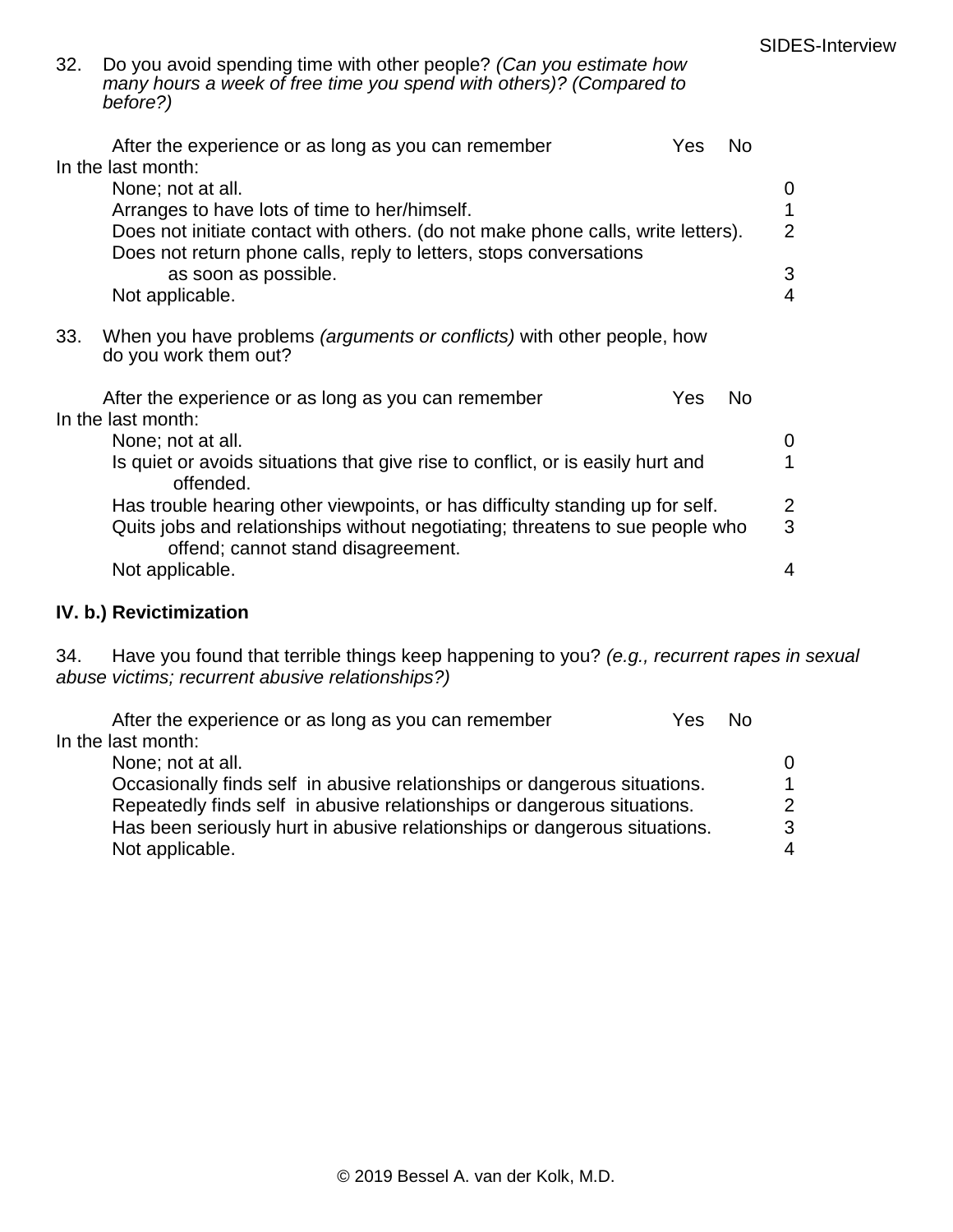### **IV. c.) Victimizing others**

35. Have you hurt other people in ways similar to how you were hurt?

| After the experience or as long as you can remember         | Yes | No. |               |
|-------------------------------------------------------------|-----|-----|---------------|
| In the last month:                                          |     |     |               |
| None; not at all.                                           |     |     | 0             |
| Has been told once or twice that she/he has been hurtful.   |     |     |               |
| Has been told several times that she/he is hurtful, or has  |     |     |               |
| deliberately hurt people.                                   |     |     | $\mathcal{P}$ |
| Has seriously hurt or injured other people in ways that are |     |     |               |
| similar to ways she/he has been hurt.                       |     |     | 3             |
| Not applicable.                                             |     |     | 4             |
|                                                             |     |     |               |

**V) SOMATIZATION**

**KEY**

 $0=$  No trouble reported

1= Minor problem reported; does not affect daily life

- 2= Serious problem reported; affects daily life
- 3= Disabling problem reported; severely limits daily life
- 4= Does not apply

### **V. a.) Digestive system**

36. Do you have any physical problems that causes you to worry, that doctors cannot find a clear cause for? *(Have you ever had problems with …)*

|     | After the experience or as long as you can remember<br>In the last month:                                               |                     |   | Yes                                                                                                                             |                   | N <sub>o</sub>      |
|-----|-------------------------------------------------------------------------------------------------------------------------|---------------------|---|---------------------------------------------------------------------------------------------------------------------------------|-------------------|---------------------|
|     | a) vomiting<br>b) abdominal pain<br>c) nausea<br>d) diarrhea<br>e) intolerance of food                                  | 0<br>$\overline{0}$ |   | $\overline{2}$<br>$\begin{array}{cccccc} 0 & 1 & 2 & 3 & 4 \\ 0 & 1 & 2 & 3 & 4 \\ 0 & 1 & 2 & 3 & 4 \end{array}$<br>$1\quad 2$ | 3<br>$\mathbf{3}$ | 4<br>$\overline{4}$ |
|     | V. b.) Chronic pain                                                                                                     |                     |   |                                                                                                                                 |                   |                     |
| 37. | Do you have any pain that causes you to worry, that doctors cannot find a<br>clear cause for? (Have you ever had pain ) |                     |   |                                                                                                                                 |                   |                     |
|     | After the experience or as long as you can remember<br>In the last month:                                               |                     |   | Yes                                                                                                                             |                   | No.                 |
|     | a) in your arms and legs                                                                                                | 0                   |   | $\overline{2}$                                                                                                                  | 3                 | 4                   |
|     | b) in your back                                                                                                         | 0                   |   | $1 \quad 2$                                                                                                                     | $\mathbf{3}$      | $\overline{4}$      |
|     | c) in your joints                                                                                                       | 0                   |   | $1\quad 2$                                                                                                                      | $\mathfrak{S}$    | $\overline{4}$      |
|     | d) during urination                                                                                                     | 0                   |   | $1 2 3$                                                                                                                         |                   | $\overline{4}$      |
|     | e) headaches                                                                                                            | $\mathbf 0$         |   | $1 \quad 2$                                                                                                                     | $\mathfrak{S}$    | $\overline{4}$      |
|     | f) elsewhere                                                                                                            | $\overline{0}$      | 1 | $\overline{2}$                                                                                                                  | 3                 | $\overline{4}$      |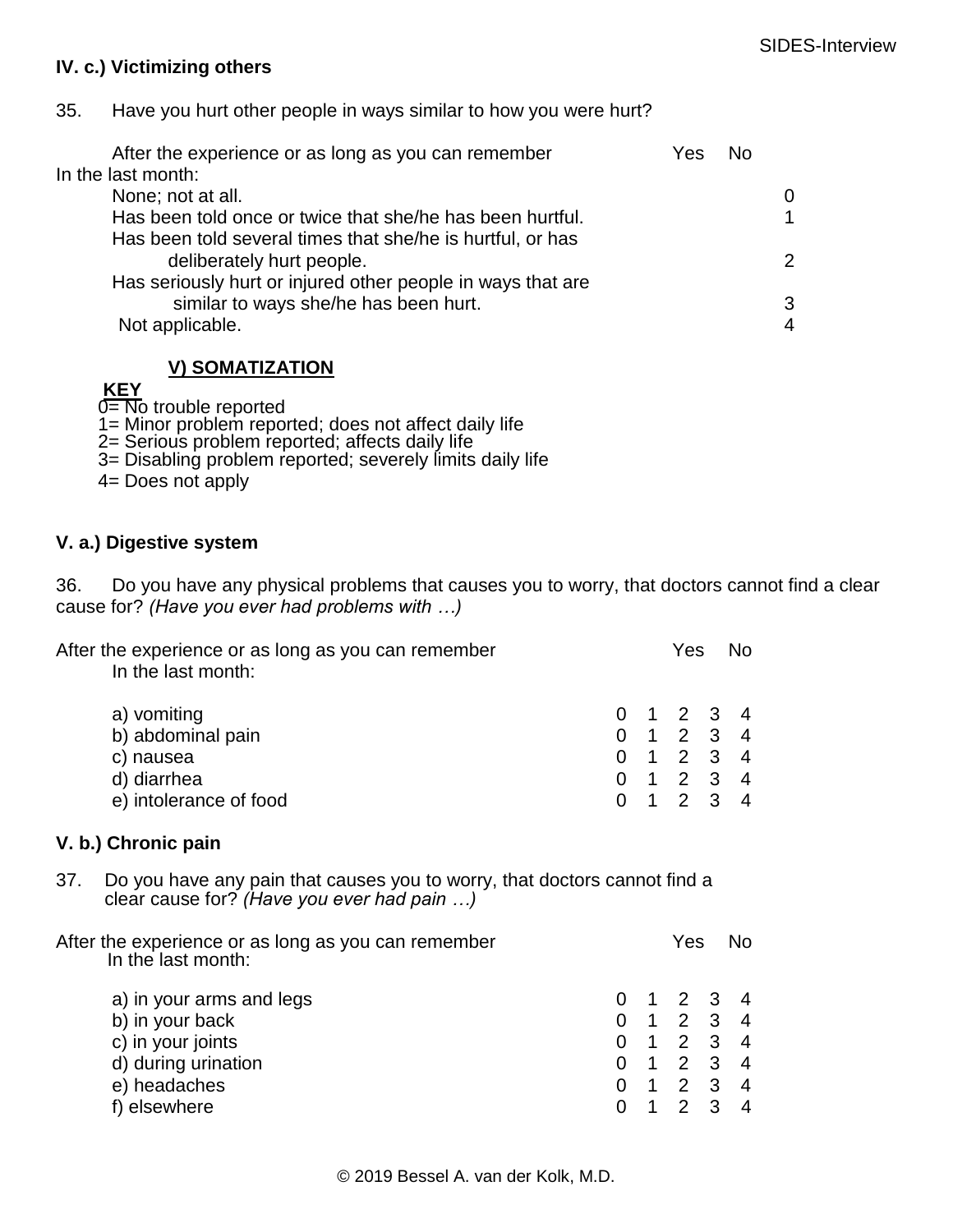### **V. c.) Cardiopulmonary symptoms**

38. Do you have any problems with your heart that cause you to worry, that doctors cannot find a clear cause for? *(Have you ever experienced…)*

| After the experience or as long as you can remember |  | Yes r     | No. |
|-----------------------------------------------------|--|-----------|-----|
| In the last month:                                  |  |           |     |
| a) shortness of breath                              |  | 0 1 2 3 4 |     |
| b) palpitations                                     |  | 0 1 2 3 4 |     |
| c) chest pain                                       |  | 0 1 2 3 4 |     |
| d) dizziness                                        |  | 0 1 2 3 4 |     |

#### **V. d.) Conversion symptoms**

39. Are you experiencing any other physical changes you can think of that cause you to worry, that doctors cannot find a clear cause for? *(Have you ever experienced )*

| After the experience or as long as you can remember |   | Yes           |   | No. |
|-----------------------------------------------------|---|---------------|---|-----|
| In the last month:                                  |   |               |   |     |
| a) remembering things                               |   | $\mathcal{P}$ |   |     |
| b) swallowing                                       |   | $\mathcal{P}$ | 3 | 4   |
| c) losing your voice                                | 1 | $\mathcal{P}$ | 3 | 4   |
| d) blurred vision                                   |   | $\mathcal{P}$ | 3 | 4   |
| e) actual blindness                                 | 1 | $\mathcal{P}$ | 3 | 4   |
| f) fainting and losing consciousness                | 1 | $\mathcal{P}$ | 3 | 4   |
| g) seizures and convulsions                         | 1 | 2             | 3 | 4   |
| h) being able to walk                               | 1 | 2             | 3 | 4   |
| i) paralysis or muscle weakness                     | 1 | 2             | 3 | 4   |
| urination                                           |   |               |   |     |
|                                                     |   |               |   |     |

#### **V. e.) Sexual symptoms**

40. Do you have any problems with your sexual organs that doctors cannot find a clear cause for? (Have *you ever experienced …)*

| In the last month:                                                                      |                |
|-----------------------------------------------------------------------------------------|----------------|
| a) burning sensations in your sexual organs or rectum                                   |                |
| (not during intercourse)<br>$0 \t1 \t2 \t3 \t4$                                         |                |
| b) impotence (males)<br>$1 \quad 2 \quad 3$<br>$\Omega$                                 | $\overline{4}$ |
| c) irregular menstrual periods (females)<br>$\begin{array}{cccc} 1 & 2 & 3 \end{array}$ | $\overline{4}$ |
| d) excessive pre-menstrual tension (females)<br>$1 \t2 \t3$                             | $\overline{4}$ |
| e) excessive menstrual bleeding (females)                                               | $\overline{4}$ |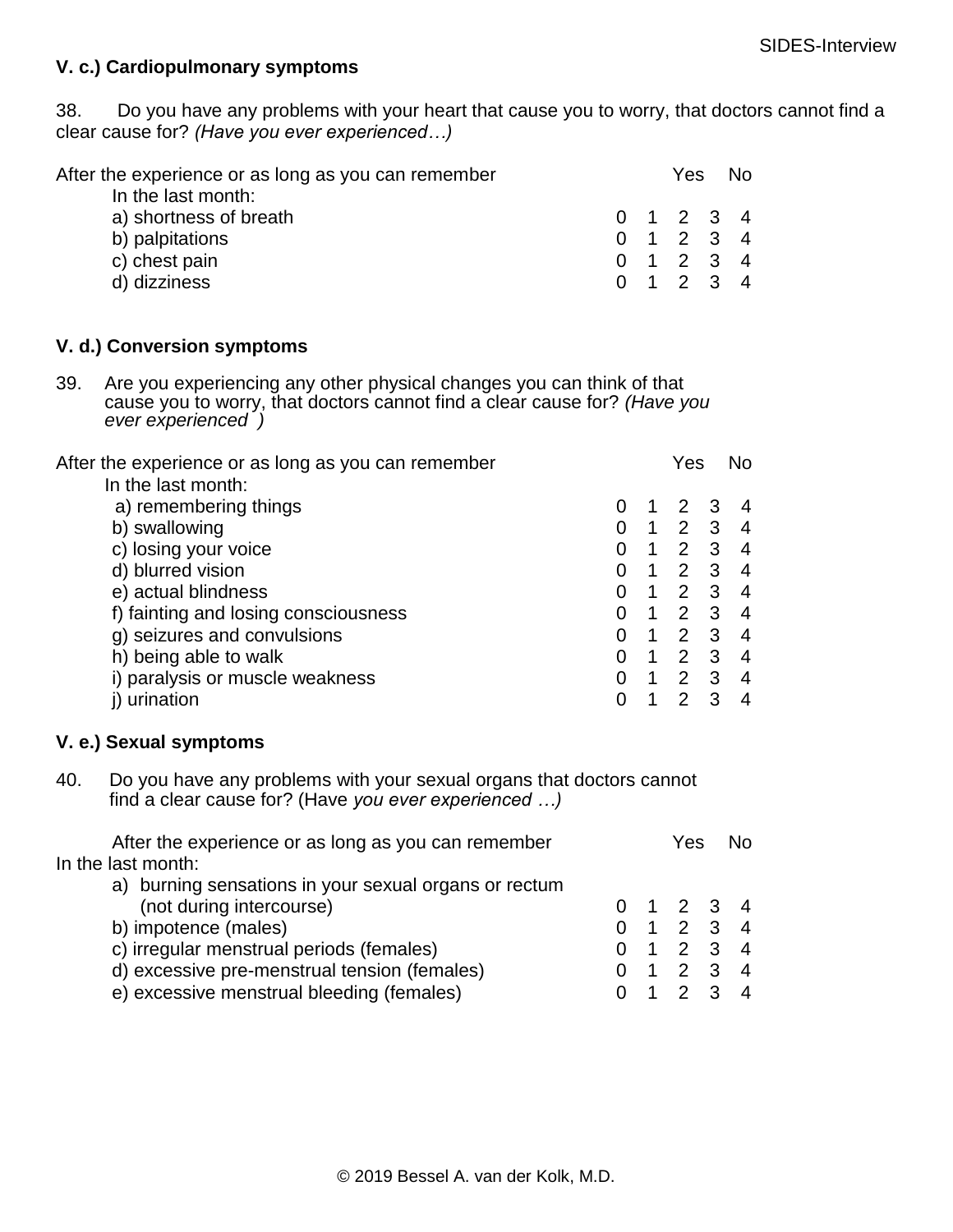# **VI) ALTERATIONS IN SYSTEMS OF MEANING**

### **VI. a.) Foreshortened future**

41. Do you feel hopeless and pessimistic about the future? *(How has your view of the future changed)?*

|     | After the experience or as long as you can remember<br>In the last month:<br>None; not at all<br>Gets discouraged and loses interest in planning for self<br>Doesn't see a future and goes through the motions of living<br>Feels condemned and as though there is no future left<br>Not applicable                     | Yes | <b>No</b> | $\mathbf 0$<br>1<br>$\overline{c}$<br>3<br>$\overline{4}$     |
|-----|-------------------------------------------------------------------------------------------------------------------------------------------------------------------------------------------------------------------------------------------------------------------------------------------------------------------------|-----|-----------|---------------------------------------------------------------|
| 42. | Do you feel really close to loved ones? (If no, ask: do you think that might<br>change?)                                                                                                                                                                                                                                |     |           |                                                               |
|     | After the experience or as long as you can remember<br>In the last month:<br>None; not at all<br>Sometimes feels distant and disconnected from loved ones<br>Goes through the motions of relationships, but feels numb<br>Doesn't feel part of the human race, and cannot imagine ever loving anybody<br>Not applicable | Yes | <b>No</b> | $\mathbf 0$<br>$\mathbf 1$<br>$\frac{2}{3}$<br>$\overline{4}$ |
| 43. | Do you feel okay about your work?                                                                                                                                                                                                                                                                                       |     |           |                                                               |
|     | After the experience or as long as you can remember<br>In the last month:<br>None; not at all<br>Work is sometimes a routine, but it helps keep his/her mind off problems<br>Work is a burden; has trouble keeping mind on tasks<br>Cannot work any more due to being so upset and troubled<br>Not applicable           | Yes | <b>No</b> | $\mathbf 0$<br>$\mathbf 1$<br>$\frac{2}{3}$<br>$\overline{4}$ |
|     |                                                                                                                                                                                                                                                                                                                         |     |           |                                                               |
|     | VI. b.) Loss of previously sustaining beliefs                                                                                                                                                                                                                                                                           |     |           |                                                               |
| 44. | Has it been hard to find a reason to go on with life? (Are there things in<br>your life that keep you going)?                                                                                                                                                                                                           |     |           |                                                               |